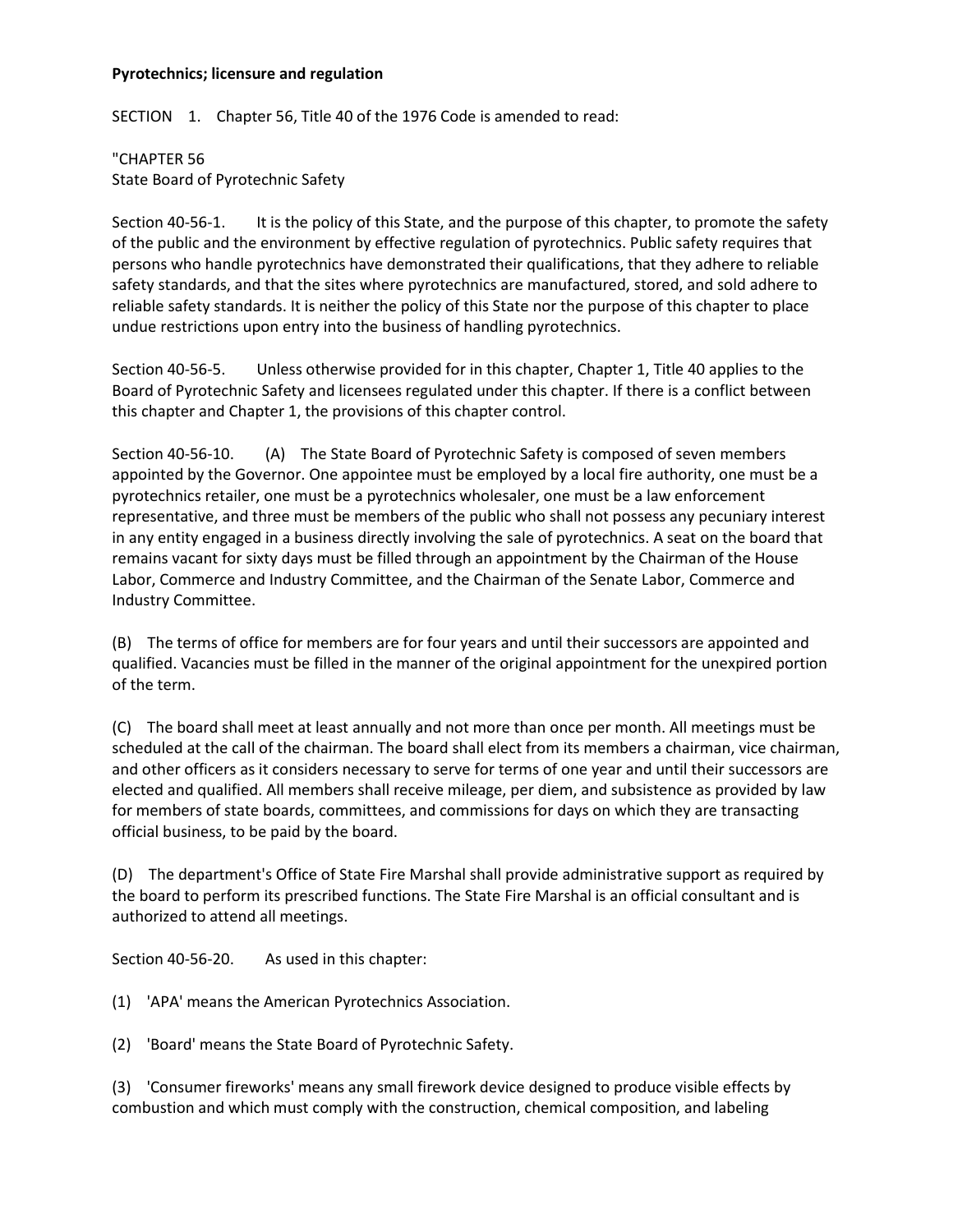regulations of the U.S. Consumer Product Safety Commission, as set forth in Title 16, Code of Federal Regulations, parts 1500 and 1507 and APA Standard 87-1. Some small devices designed to produce audible effects are consumer fireworks, including, but not limited to, whistling devices, ground devices containing 50 mg or less of explosive materials, and aerial devices containing 130 mg or less of explosive materials. Consumer fireworks are classified as fireworks UN0336, and UN0337 by the U.S. Department of Transportation at 49 C.F.R. 172.101. This term does not include fused setpieces containing components which together exceed 50 mg of salute powder. Consumer fireworks are further defined as those classified by the U.S. Department of Transportation hazard classification 1.4G. These fireworks were formerly known as 'Class C Fireworks'.

(4) 'CPSC' means the U.S. Consumer Product Safety Commission.

(5) 'Department' means the Department of Labor, Licensing and Regulation.

(6) 'Display fireworks' means large fireworks designed primarily to produce visible or audible effects by combustion, deflagration, or detonation. This term includes, but is not limited to, salutes containing more than 2 grains (130 mg) of explosive materials, aerial shells containing more than 40 grams of pyrotechnic compositions, and other display pieces which exceed the limits of explosive materials for classification as 'consumer fireworks'. Display fireworks are classified as fireworks UN0333, UN0334, or UN0335 by the U.S. Department of Transportation at 49 C.F.R. 172.101. This term also includes fused setpieces containing components which together exceed 50 mg of salute powder. Display fireworks are further defined as those classified by the U.S. Department of Transportation as hazard classification 1.3G. These fireworks were formerly known as 'Class B Fireworks'.

(7) 'DOT' means the U.S. Department of Transportation.

(8) 'Fireworks' means any composition or device designed to produce a visible or an audible effect by combustion, deflagration, or detonation, and which meets the definition of 'consumer fireworks' or 'display fireworks' as defined by this section.

(9) 'Licensee' means a person, firm, or entity that has been issued a license by the board under the provisions of this chapter to manufacture, sell, or store fireworks.

(10) 'NFPA' means National Fire Protection Association.

(11) 'Pyrotechnics' means any composition or device designed to produce visible or audible effects for entertainment purposes by combustion, deflagration, or detonation.

(12) 'Small bottle rocket' is a consumer firework with a motor less than one-half inch in diameter and three inches in length, a stabilizing stick less than fifteen inches in length, and a total pyrotechnic composition not exceeding 20 grams in weight.

Section 40-56-30. It is unlawful for a person to engage in the manufacturing, storage, or sale of pyrotechnics unless in compliance with this chapter.

Section 40-56-35. (A) Except as otherwise provided for in this section, a person, firm, or entity that manufactures, sells, or stores fireworks shall obtain a license issued by the board pursuant to this chapter. General license requirements are as follows:

(1) A license may not be issued to anyone under the age of eighteen.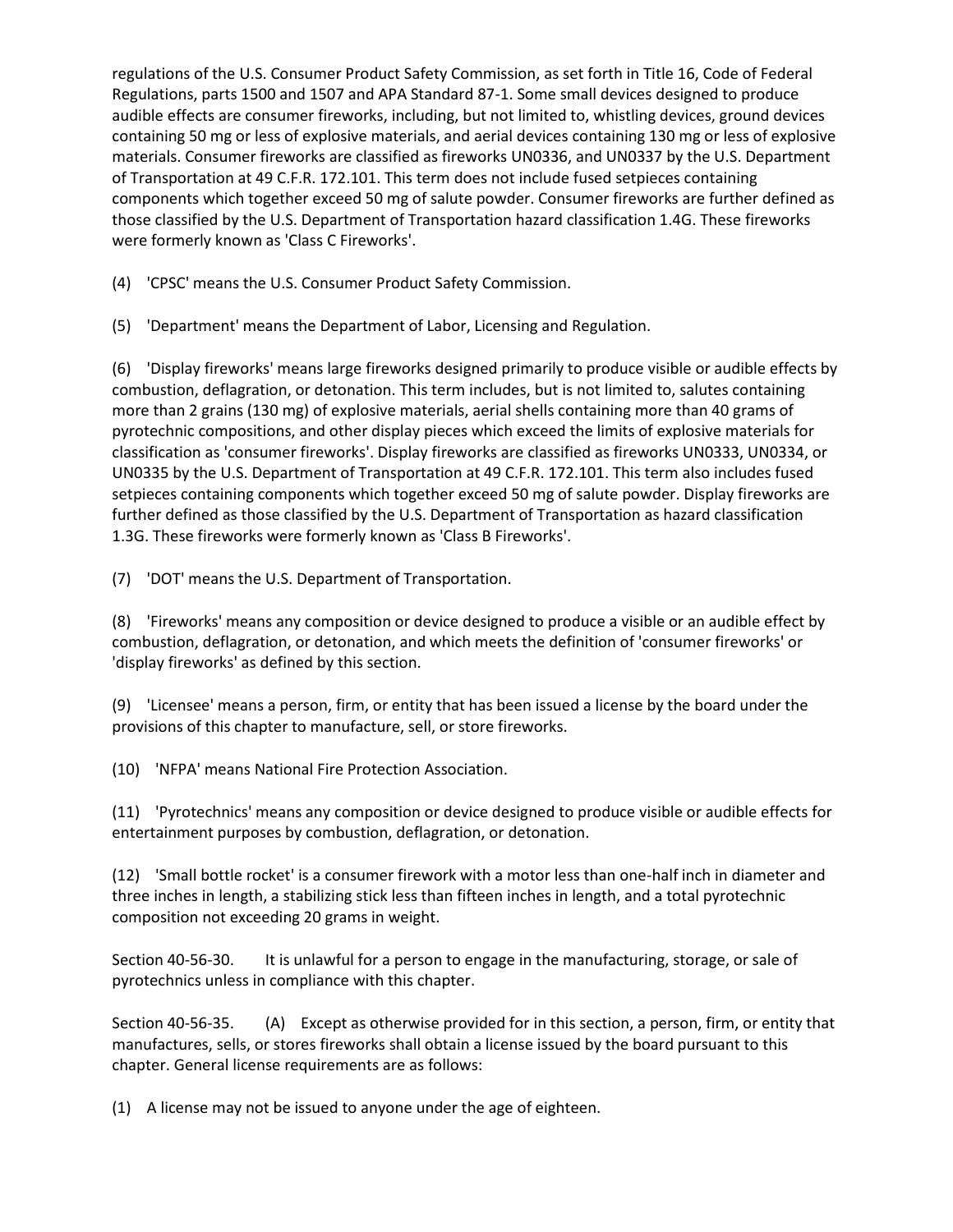(2) An application for licensure must be submitted on forms prescribed by the board accompanied by applicable fees.

(3) A license is required for each physical address or site at which fireworks are manufactured, sold, or stored.

(4) A copy of the appropriate license issued by the South Carolina Department of Revenue for retail sales of fireworks must accompany each application for a retail fireworks sales license.

(5) Initial license applications and applications for license renewal may be approved only after an authorized agent of the board inspects the buildings and facilities where fireworks are to be manufactured, sold, or stored for compliance with the current codes and standards.

(6) All licenses and permits only may be issued for one calendar year.

(7) Licenses must be prominently displayed at the licensee's place of business approved for the manufacture, sale, or storage of fireworks.

(8) Licenses issued by the board are nontransferable.

(B) A license is not required for the:

(1) manufacture, sale, storage, transportation, handling, or a combination of these, including, but not limited to, railroad torpedoes, automotive, aeronautical, and marine flares and smoke signals;

(2) transportation, storage, handling, or use of fireworks, or a combination of these, by the Armed Forces of the United States;

(3) transportation, handling, or use of fireworks, or a combination of these, by the State Fire Marshal, his employees, or a commissioned law enforcement officer acting within his official capacity; or

(4) fireworks deregulated by the U.S. Department of Transportation.

Section 40-56-50. The Department of Labor, Licensing and Regulation shall provide all administrative, fiscal, investigative, inspection, clerical, secretarial, and license renewal operations and activities of the board pursuant to Chapter 1.

Section 40-56-70. (A) It is the duty and responsibility of the board to promulgate, pursuant to the Administrative Procedures Act, regulations relating to pyrotechnics in this State, including the manufacture, sale, storage, and fire safety of these products. These regulations must be adjusted using the procedures in Chapter 34, Title 1.

(B) The board may conduct hearings on alleged violations by licensees of this chapter or regulations promulgated pursuant to this chapter and may discipline these licensees.

(C) The board also shall recommend to the General Assembly legislation it considers necessary for the safety and control of the sale of pyrotechnics.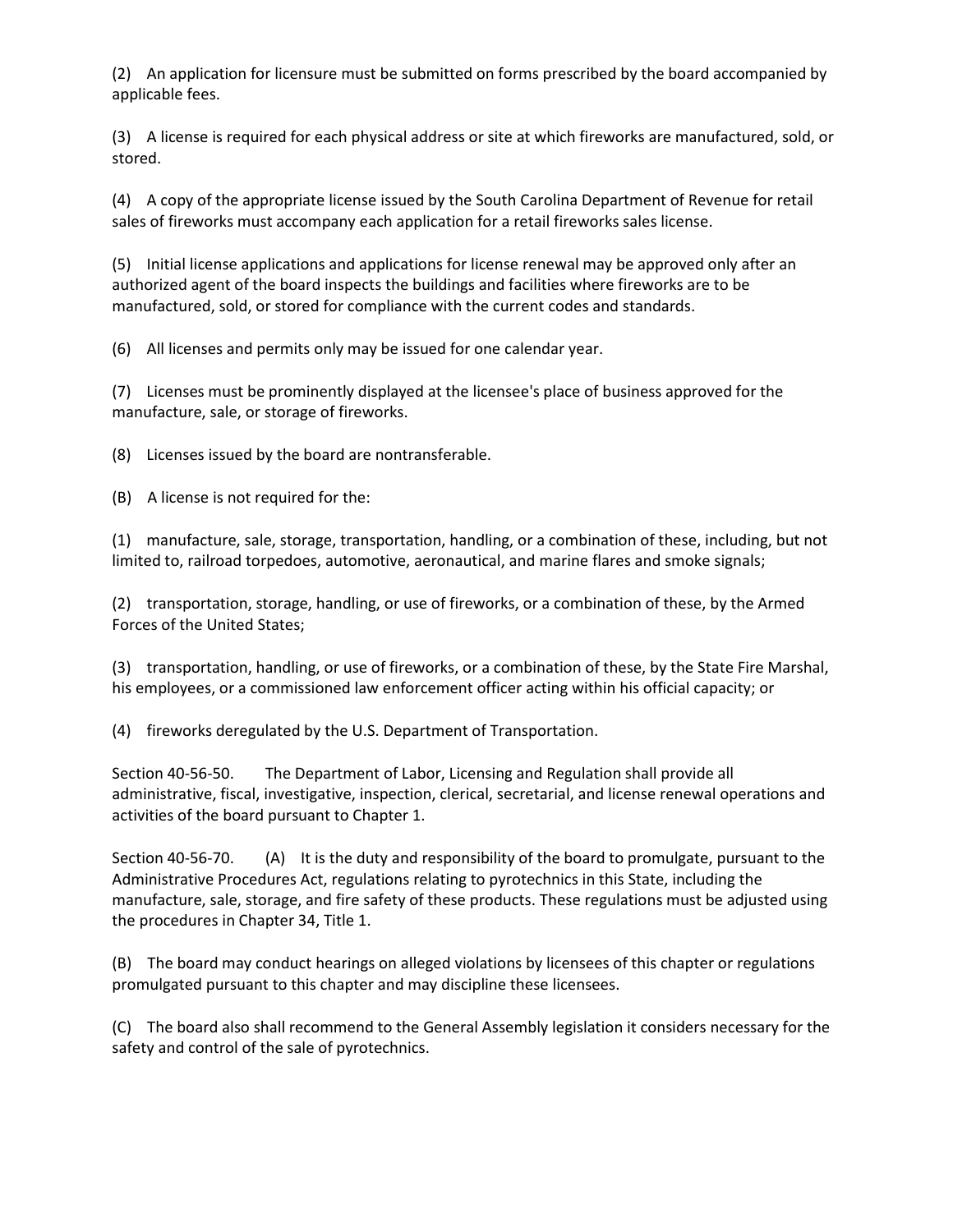Section 40-56-80. (A) The Department of Labor, Licensing and Regulation shall investigate complaints and violations of this chapter as provided for in Chapter 1.

(B) During reasonable business hours, the department or its authorized agent may enter the premises or vehicle of a person engaged in the manufacture, sale, or storage of pyrotechnics to inspect, investigate, or examine the property or installation it considers necessary. When an emergency exists, as declared by the department, the inspector may enter the premises of a person and take necessary action for public safety including, but not limited to, the evacuation of the area where the emergency exists.

(C) A fire chief and his inspector, a sheriff and his deputy, a chief of police and his officer, and an agent of SLED may inspect a building, facility, or vehicle where fireworks may be manufactured, stored, or sold and records of manufacturing, storage, sales, and purchases that must be maintained.

(D) An official named in this section who has the authority to inspect may confiscate illegal fireworks being manufactured, offered for sale, stored, or possessed.

(E) The board may compel the attendance of witnesses to testify in relation to a matter within its jurisdiction.

Section 40-56-100. In addition to other remedies provided for in this chapter, the board pursuant to Chapter 1 may issue a cease and desist order or may petition the Administrative Law Court for a temporary restraining order or other equitable relief to enjoin a violation of this chapter or a regulation promulgated pursuant to this chapter.

Section 40-56-115. The board has jurisdiction over the actions of licensees and former licensees as provided for in Chapter 1.

Section 40-56-120. (A) Upon a determination by the board that grounds for discipline exist, the board is authorized to:

(1) issue a public reprimand;

(2) impose a civil penalty not to exceed two thousand five hundred dollars;

(3) place a licensee on probation or restrict or suspend a license for a definite or indefinite time period and prescribe conditions to be met during this period including, but not limited to, satisfactory completion of additional education, or a supervisory period; or

(4) revoke the license.

(B) The board may take disciplinary action against a person for:

(1) the grounds stated in Chapter 1; or

(2) a condition found as a result of an inspection, examination, or investigation provided for in Section 40-56-80 that is hazardous to public safety.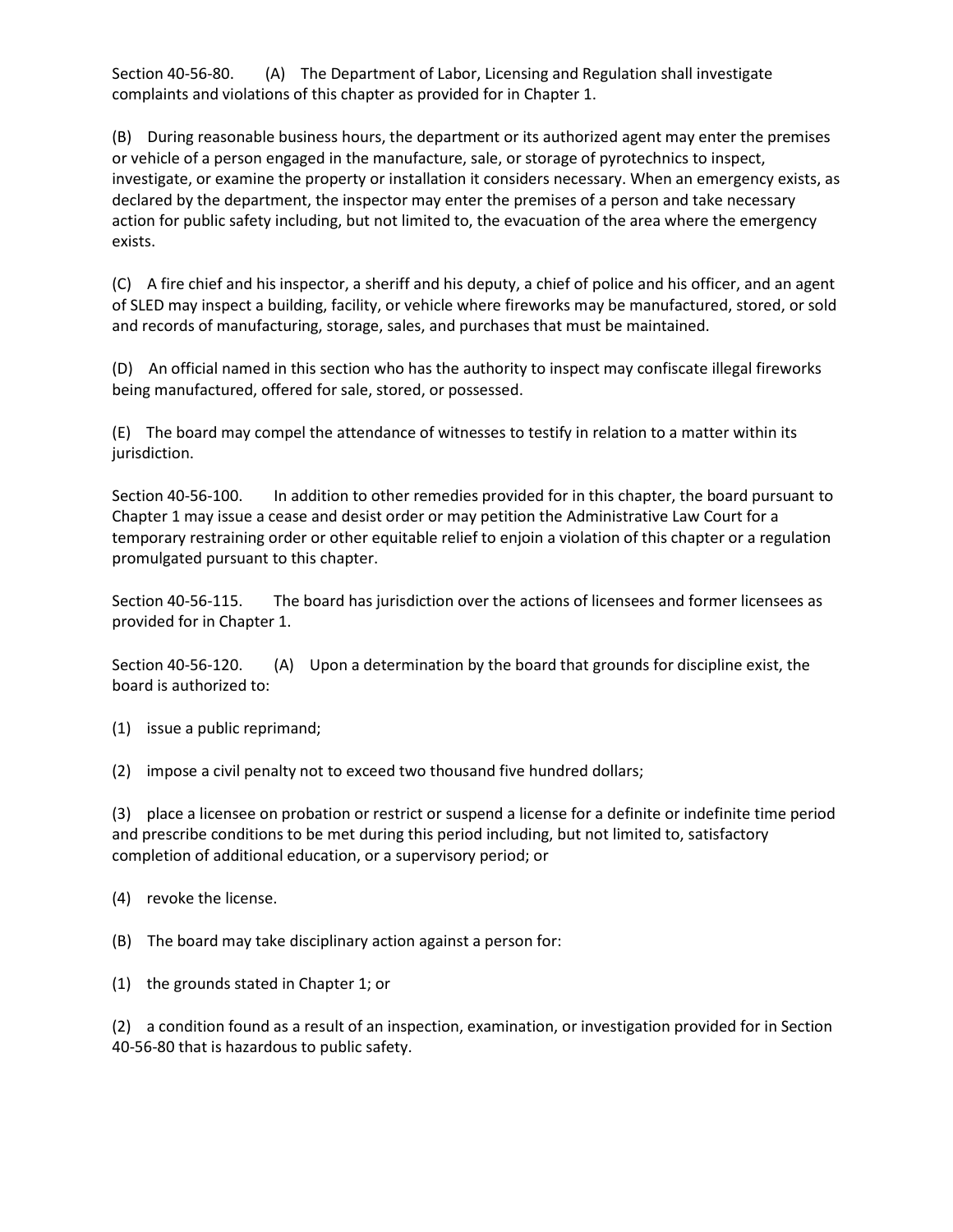Section 40-56-130. The board may deny licensure to an applicant based on the same grounds for which the board may take disciplinary action against a licensee.

Section 40-56-140. A license may be denied based on a person's prior criminal record only as provided for in Chapter 1.

Section 40-56-150. A licensee under investigation for a violation of this chapter or a regulation promulgated pursuant to this chapter may voluntarily surrender the license pursuant to Chapter 1.

Section 40-56-160. A person aggrieved by a final action of the board may seek review of the decision pursuant to Chapter 1.

Section 40-56-170. A person found in violation of this chapter or a regulation promulgated pursuant this chapter may be required to pay costs associated with the investigation and prosecution of the case pursuant to Chapter 1.

Section 40-56-180. All costs and fines imposed pursuant to this chapter must be paid in accordance with, and are subject to, the collection and enforcement provisions of Chapter 1.

Section 40-56-190. Investigations and proceedings conducted under the provisions of this chapter are confidential, and all communications are privileged as provided for in Chapter 1.

Section 40-56-200. (A) A person required by this chapter to obtain a license to do business in this State, who has not obtained a license or who operates while his license is suspended or revoked or who violates a provision of this chapter or a regulation promulgated pursuant to this chapter, is guilty of a misdemeanor and, upon conviction, must be fined not less than one thousand dollars and not more than two thousand dollars or imprisoned for not less than ninety days and not more than one year.

(B) This chapter does not repeal, amend, or otherwise affect fire codes and regulations adopted by the State Fire Marshal.

Section 40-56-210. In addition to initiating a criminal proceeding for a violation of this chapter, the board may seek civil penalties and injunctive relief as provided for in Chapter 1.

Section 40-56-220. (A) All facilities for the manufacturing, sales, or storage of fireworks must comply with regulations established by the board.

(B) All consumer fireworks must comply with standards set by the U.S. Department of Transportation and the CPSC for consumer fireworks. The board may request fireworks be tested by a CPSC certified testing group to see that these standards are met.

(C) Retail sale and use of small bottle rockets are not legal within South Carolina.

(D) Fireworks may not be sold to anyone under the age of sixteen.

Section 40-56-230. (A) An application for a retail fireworks sales license must be accompanied by evidence that the applicant holds a policy that: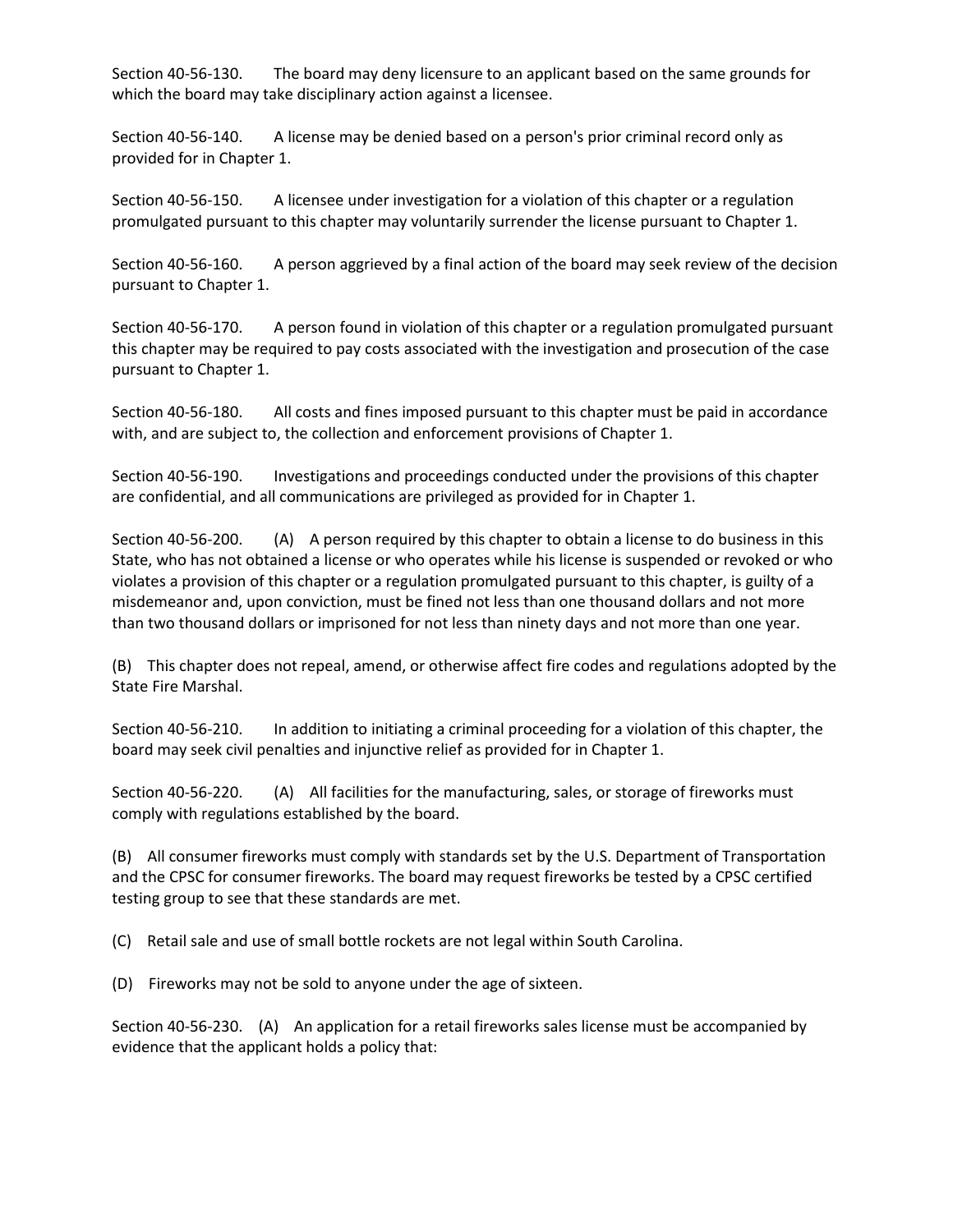(1) provides public liability insurance coverage for retail sales activities at the location for the permitted sale period;

(2) is issued by an insurance company authorized to do business in this State; and

(3) provides coverage in the following minimum amounts:

(a) one million dollars for injuries or damage to any one person in one accident or occurrence;

(b) one million dollars for injuries to two or more persons in any accident or occurrence; and

(c) one million dollars combined single-limit coverage for any one accident or occurrence.

(B) A policy, except those policies issued for fewer than ninety days' use for seasonal permits, by its original term or an endorsement, must obligate the insurer to not cancel, suspend, or nonrenew the policy without thirty days' written notice of the proposed cancellation, suspension, or nonrenewal being given to the board. The insured immediately shall give notice to the board if liability insurance is canceled, suspended, or nonrenewed.

Section 40-56-240. (A) A person may not store display fireworks in this State unless the person has obtained a wholesale license from the board.

(B) Only licensed wholesalers shall sell or provide fireworks for displays.

(C) All buildings and structures used to store display fireworks must meet regulations established by the board.

(D) These license holders also must comply with U.S. Bureau of Alcohol, Tobacco, and Firearms regulations.

Section 40-56-250. (A) If the board or its designee finds a condition as a result of an inspection, that is hazardous to the public safety or a violation of this chapter or regulations promulgated pursuant to this chapter, the board shall issue an order in writing to remove or correct the condition. If a person fails to comply with the terms of the order, the board may issue administrative citations and may assess administrative penalties against any licensee.

(B) Administrative penalties authorized under this section are separate from and in addition to all other remedies, either civil or criminal.

(C) Administrative penalties assessed pursuant to this section may not exceed two thousand five hundred dollars for each violation.

(D) An entity or individual assessed administrative penalties by citation under this section may appeal the citation to the Board of Pyrotechnic Safety within fifteen days of receipt of the citation. The appeal must be filed in writing. If an appeal is filed, the board shall schedule a hearing, which shall make a determination in the matter. If no appeal is filed, the citation is deemed a final order, and the administrative penalties must be paid within thirty days of receipt of the citation.